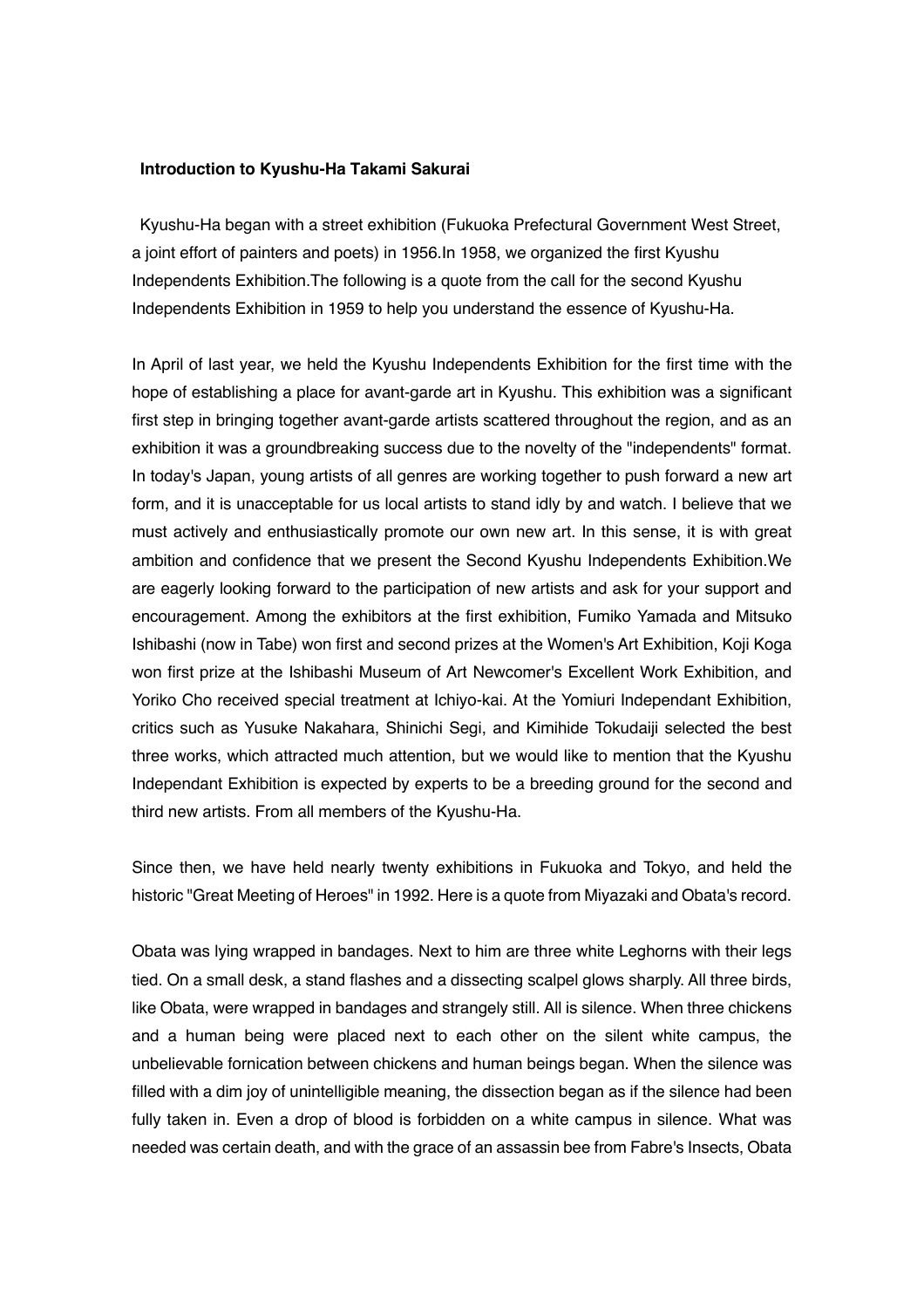stabbed his brain with a needle and instantly became an object. The pure white feathers are transformed into jet-black wet feathers, sadly decorating the pure white of the campus, competing with the depth of silence. The pure white of Obata's bandage, turned into the black of suffering by the sin of adultery, settled in the depths of the earth just like the chicken. Again, Obata fell into a deep sleep with the bandage wrapped around his head, as if he were dreaming of the delicious taste of meat.

Even we were surprised at the presence of Miyazaki, whose life and death depended on time, regardless of the time table. Miyazaki participated with a shovel (a tool for digging in the earth). It was already dark at 7 p.m. in November in Hakata. And it was raining. Around seven o'clock, the tide began to ebb and the beach became wider and wider. As soon as each participant started indoors, Miyazaki went out to the beach by himself and started digging a hole. As soon as he dug a hole, he had to move on to the next one because the tide water would come up. This necessity made him dig one hole after another. By twelve o'clock, he had dug seven holes, each about twelve meters long. He was soaking in the water and digging hard at the bottom of the dark hole. There was no one on the beach but the sound of the waves. The sand was thrown high up on the sides to form sharp corners at a moment's notice, but the rain soon turned them into dull corners. His endless, monotonous work continued. As I watched him, from the dark depths of the hole, the past of losing so many comrades as a result of the forced schedule of this meeting came to me. Since the formation of the group, many friends have joined and many friends have left. As the history of the group has progressed, the friction of separation has become more and more intense, and even the slightest difference in opinion has become a major debate involving ideas. These people fled to a foreign land of spirit. Like a migratory bird leaving for Siberia. "If you do something foolish, your whole life as a painter will be ruined. They left one by one, leaving only the words, "There is no point in risking one's life to attend a meeting that is not an exhibition. The traces of their disappearance become holes of sorrow, or hollows of despair. This may be the only glorious achievement of the movement. Regardless of such sentiments, the hollow remains only a little in the waves that come again and again since ancient times. The night of the event in Hakata, where only a few friends knew the meaning of the hole. I wonder how many of these few remaining people will construct this beautiful hole of empty despair. I don't know the meaning of art movement. Painting is a castle that can only be built in such a wasteful and minuscule hole, isn't it? What a "shabby" fortress. Miyazaki is digging this shabby hole in the middle of the night in reality. At around one o'clock in the morning, the horizon swelled up like the belly of a pregnant woman, probably due to the high tide. Then the waves began to slowly erode the hole. It seemed so slow and yet so swift. The tide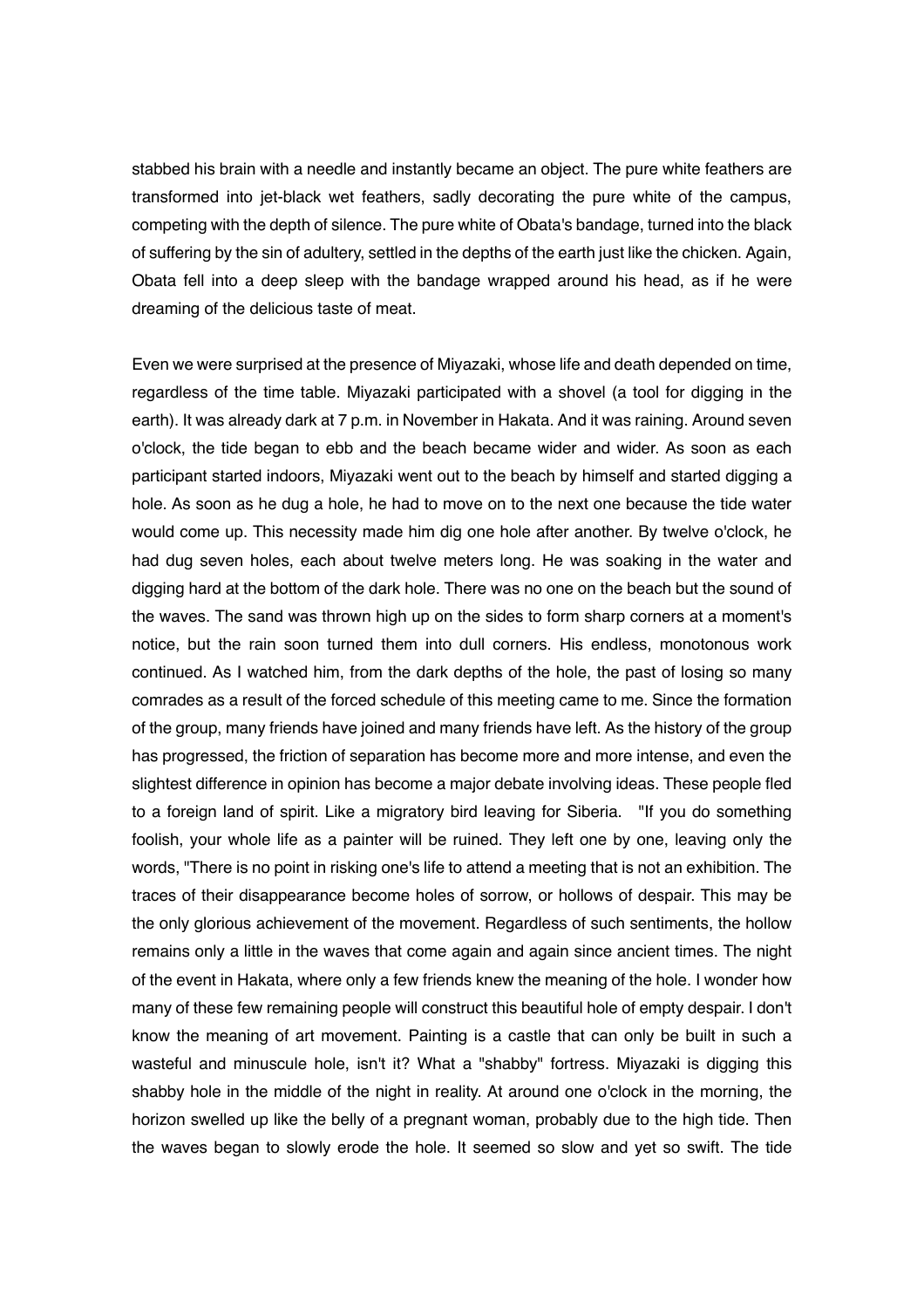completely submerged the hole, and huge waves washed over Miyazaki's entire body. Surely the ocean is a mother. But people must have called the sea mother only when the azure waves sentimentally embraced the green peninsula and white sandy beach when viewed from the safety of the mountain top. But for Miyazaki, who dug a hole in the cold, rough waves of the Genkai Sea, covered head to toe by the waves, could it be a mother? The sea is just like a vicious and cruel stepmother. Miyazaki's death-defying actions are as passive as a girl being raped by a black demon. The fangs of the sea thoroughly bullied Miyazaki. It may be that a hole is something that is attacked forever, a white skinned girl who is tortured, an "oppressed and eternal class. Only sad motherhood can qualify a beholder to see behind. In reality, Miyazaki gambles his death on the sandy beach at the seaside and builds up a concave castle in a hollow space through the act of digging. This may be the art of the female that deserves to be called the castle of minus. Only a hollow can devour death and become a fertile castle of time. Miyazaki was born into this tenderness, and will probably die being eaten by it.

These are just a few episodes of Kyushu-Ha, but this is the reality of Kyushu-Ha. At present, Ochi Osam is staying in San Francisco, the point of contact between the East and the West, as an organizer, and is continuing an active movement. Based on our experience, we are convinced that unless we both engage in bloody debates and work tirelessly, we will never be satisfied with the results of our work. Based on our experience, we are convinced that unless we both engage in bloody debates and work tirelessly, we will never be satisfied with the results of our work. For this reason, all of us at the Kyushu-Ha are delighted to support this meaningful exhibition of inter-group competition, and we would like to take this opportunity to present a letter of challenge to each group.

Why are you (or your group) in Kyushu and why do you want to be an avant-garde artist? Do you (or your group) intend to stay in Kyushu in the future?

Do you (or your group) intend to stay in Kyushu in the future?

Please explain your (your group's) painting theories and arguments in relation to your achievements, either as a group or as an individual.

Do you (your group) believe that an avant-garde art group will bloom in Kyushu?

What do you want to earn a living from now or in the future